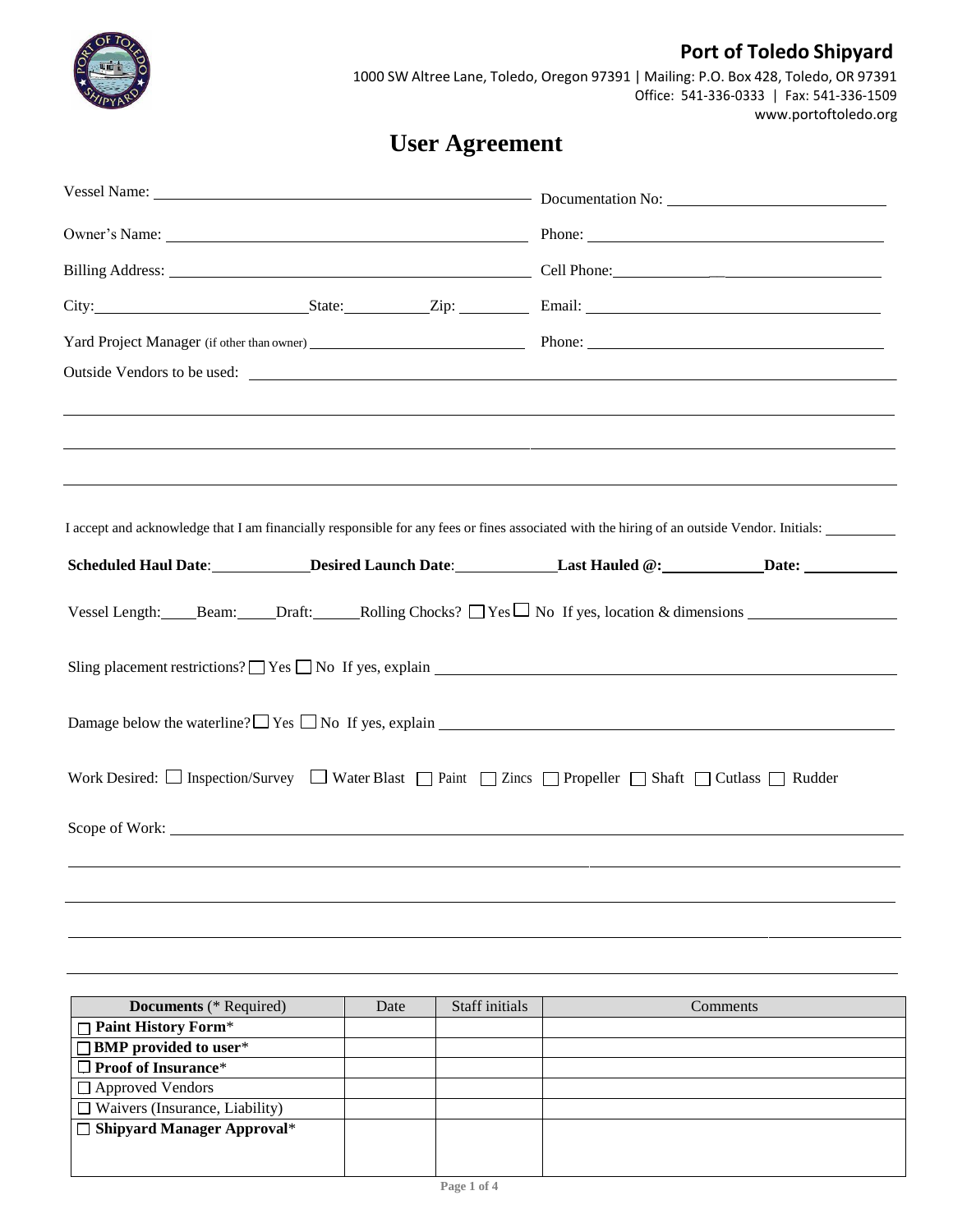- $\checkmark$  I accept and acknowledge that I have read and agree to the terms on pages 2-4 of this document and will abide by the Port of Toledo Shipyard Policies and Best Management Practices (BMPs). I shall take precautions to prevent pollution to the air, ground and water. Should there be fees, fines, or cleanup required, I agree to pay such costs.
- ✓ I understand that **ALL** paints and zincs must be purchased through the Shipyard.
- I accept full responsibility for my activities in the shipyard, and for the actions of my crew, workers, approved vendors.
- I agree to have insurance covering the vessel and crew, as may be required by the terms and by the law.
- All invoices are due before launching. Past due amounts shall accrue interest at the rate of 1.5% per month (18% APR). Credit **Card Surcharge:** 3.5% on credit card payment of invoices over \$5000. **CollectionFee:** A \$35 administrative charge and the collection agency fees will be assessed on any account sent out for collection. **ReturnedCheck Fee:** \$25.00 + Bank fees. Any job exceeding 14 days shall be paid in 2-week intervals.

| User Signature:  | Print: | Date: |
|------------------|--------|-------|
|                  |        |       |
|                  |        |       |
| Staff Signature: | Print: | Date: |

### **Terms and Conditions: Port of Toledo Shipyard - User Agreement**

**1. Policy Compliance.** Vessel owners, their agents, crew, and approved vendors (all referred herein as Users) agree to comply with the Port of Toledo's Shipyard policies and best management practices. A copy shall be provided when services are scheduled.

**2. Approved Vendors.** Contracting for all services to the vessel while it is in the yard, and payment for those services, is the sole responsibility of the vessel owner or operator. A \$10/hour fee will be applied to the invoice for vendor hours worked in the shipyard. All providers must be on the Port's Approved Vendor List. Please visit the shipyard office or check our website for our Approved Vendor List.

**3. Insurance.** (a) Users other than Vendors agree to have a current marine insurance policy of a "named perils" or "all risks" type that fully insures the value of the vessel, plus liability. A Certificate of Insurance shall be provided to the Port showing coverage not less than the minimum required in the BMPs. The Port of Toledo must be named as additional insured on the certificate. Hull and machinery coverage shall be sufficient to dispose of the vessel if abandoned, burned, or otherwise left to the Port.

**4. The Port agrees** to provide haul/launch services to the owner of the vessel described on the preceding page during the dates indicated. The Port does not accept the vessel, tackle, fixtures, equipment gear or furnishings for storage or safekeeping. Nor does the Port accept any responsibility for vendor supplies, equipment, and personnel that the vessel owner may organize or contract.

**5. Refusal of Service.** The Port reserves the right to refuse service to vessels that:

- 1) do not have a current marine survey, are in poor condition, are unsafe to lift, or may be damaged by lifting.
- 2) lack sufficient property and liability insurance.
- 3) have an inadequate work plan.
- 4) fail to comply with shipyard policies and best management practices.

5)The Port of Toledo Shipyard may refuse to provide service to any vessel, person, or company, at the Port Manager's discretion.

Such Vessels may be lifted if the user signs a waiver and provides a performance bond in an amount equal to the yard fees plus the estimated cost to dispose of the vessel should removal become necessary.

**6. Charges.** Prices are based on overall length of the vessel, including all appendages. **All invoices are due before launching**.

#### **7. Scheduling.**

(a) Users must plan to be in and out of the yard as scheduled. The Port will make every attempt to lift/launch vessels as close to the User's schedule as possible. Weather, mechanical, or other unforeseen circumstances may cause short delays. The Port shall not be responsible for lost fishing time or any other lost time to the vessel while it is in the shipyard. If it becomes obvious that a vessel will need more time in the yard than scheduled, the User shall notify the Shipyard Manager at least seven days in advance. Additional time will be granted on a space-available basis.

(b) A cancellation or change in schedule must be communicated to the Shipyard Manager at least 24 hours in advance to avoid fees. Vessels missing their scheduled lift date may be accommodated on a space-available basis.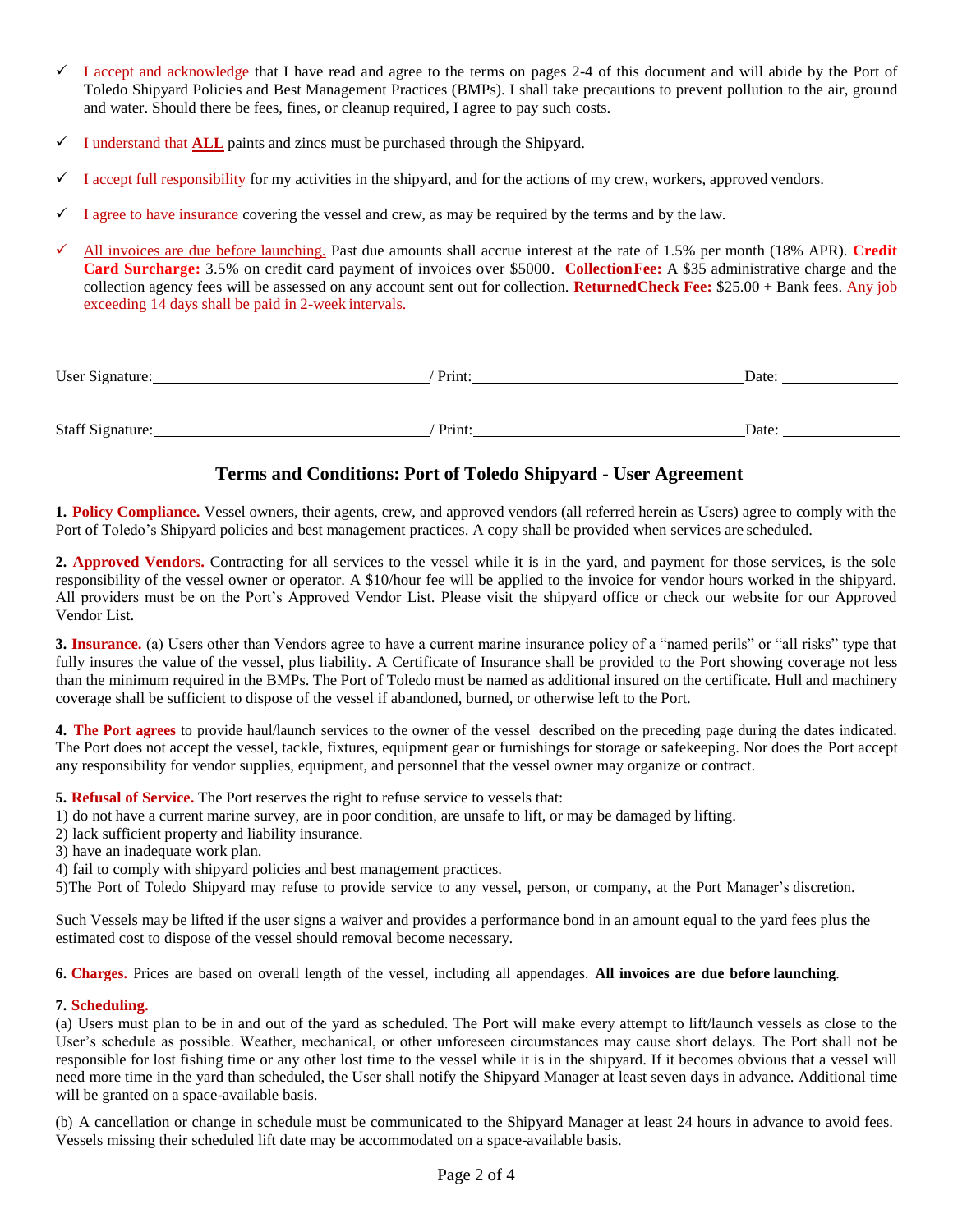**8. Sling placement.** Users must inform (in writing and/or with photos/drawings when available) the lift operator of all fragile underwater apparatus such as keel coolers, transducers, or rolling chocks. The Port assumes no responsibility for damage to an apparatus whose existence or location is not disclosed accurately. If the lift operator has concerns about sling placement, a diver shall be hired at the User's expense.

**9. Tarps.** The Port will provide ground cover tarps that will be placed under every vessel prior to blocking. They must remain in place and shall be kept clean (daily) of all hazmat, paint chips, etc.

**10. Blocking.** Vessel blocking may not be repositioned by anyone other than qualified shipyard personnel.

**11. Ladders.** Users may provide their own OSHA approved ladders, scaffolding and stairs. These items are also available to rent from the Shipyard. User assumes all risk when utilizing personal or shipyard ladders, scaffolding and stairs.

**12. Vehicles and Structures.** Users may bring in vehicles and trailers or set up temporary structures that fit within the dry moorage site of their vessel. The structures must be removed the day the vessel is launched. Mobile homes and RVs will not be allowed without approval from the Shipyard Manager.

**13. Children.** Children under the age of 12 must be accompanied by an adult at all times.

**14. Live-A-Boards.** No one will live aboard a vessel in the shipyard without prior approval from the Shipyard Manager or designee.

**15. Oil Disposal.** Used oils, antifreeze, and bilge water can be disposed of at the shipyard, please visit the shipyard office for assistance.

**16. Spills & Cleanup.** Immediately report any spill to shipyard staff. Failure to report can result in a fine. Fees will be assessed if Port labor and materials are utilized to clean up a spill.

**17. Hazmat.** Disposal of hazardous materials must be in accordance with local, state and federal regulations. See shipyard BMPs and/or ask staff for details for proper disposal methods and locations.

18. **Sanding.** Open air sanding, grinding, and scraping are prohibited unless dustless systems are used or the vessel is tented and properly vented/filtered to prevent escapement of airborne particulates. Vacuum sanders are available to rent from the shipyard office.

**19. Welding.** All welding will be performed by Port of Toledo staff or a Port of Toledo Approved Vendor. Welders must be certified, licensed, and insured. All Shipyard safety standard welding practices must be followed. Fire watches and protective measures must be in place during all welding and cutting activities.

**20. Storm Events.** The User is solely responsible to take emergency measures to secure the vessel or anything that may become airborne during a windstorm event. The User is responsible for damage caused by airborne debris from his vessel and/or dry storage location.

**21. Security.** Users are responsible for the security of their vessel, tools and equipment. Other than random patrols of the Shipyard, staff will not be present during non-business hours.

**22. Liability.** The Port shall not be liable for death or injury to persons, or damage to property, upon the vessel, yard facilities, or premises adjacent thereto arising from any cause other than the willful misconduct of the Port. The User shall indemnify and hold the Port and its officers and employees harmless from all claims for death or injury to persons, or damage to property, arising from his acts or omissions, his agents, service providers/vendors, crew, employees, or invitees.

**23. Default; Port's Remedies.** If User violates any term of this Agreement, or fails to pay fees or charges for more than thirty (30) days after the due date, the Port may exercise any available remedy, including without limitation one or more of the following: a) terminate this Agreement, b) at User's risk and expense, remove the vessel from the shipyard and/or impound the vessel until the default has been cured, and c) as provided in the City Code, sell the vessel and apply the sale proceeds to satisfy any obligation under this Agreement.

**24. No Waiver**. The failure of the Port to insist upon strict performance of any provision of this Agreement, or to exercise any right or remedy available on a breach there of, or the acceptance by the Port of full or partial payments during the continuance of any breach, shall not constitute a waiver of any provision of this Agreement, and all provisions hereof shall continue in full force and effect. Nothing in this Agreement shall constitute a waiver by the Port of its right to arrest any vessel to enforce a maritime lien, or any other right or remedy.

**25. Notices.** Billings and notices will be mailed to User's address as set forth herein. User shall notify the Port in writing of an address change

#### **26. Financial Policy: (Attach Payment Schedule Addendum if applicable)**

- All invoices, including insurance claims, **MUST** be paid in full upon completion of work. **There will be no exceptions.** Invoices are due upon receipt and become past due 10 days after the date of the invoice. Invoices must be paid before submitting another work order.
- Interest on unpaid invoices will accrue at 1.5% per month with a \$25.00 minimum. An express possessory lien is granted on customer's boat to secure the amount of repairs thereto and released when outstanding balance is paid in full. If Port of Toledo